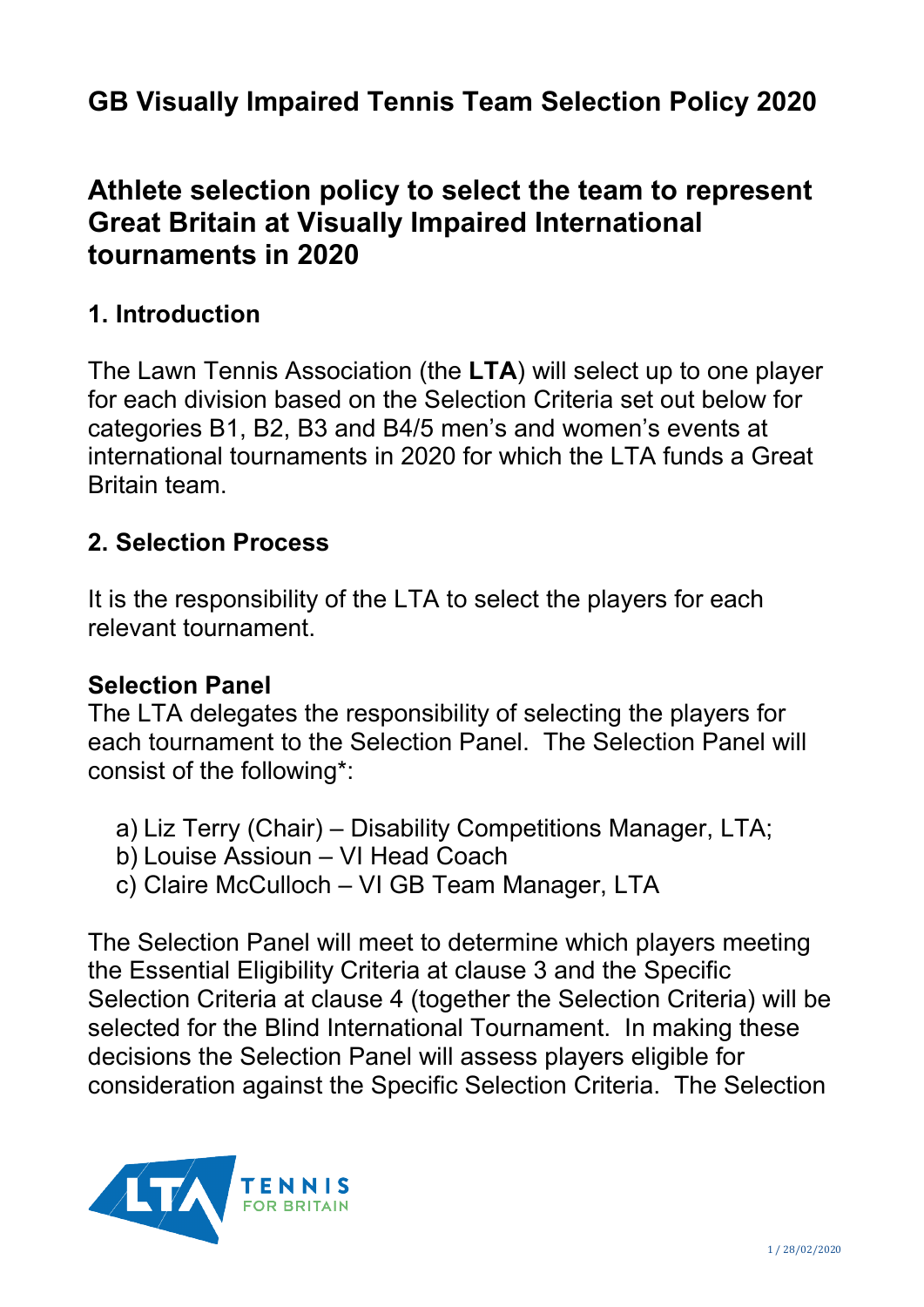Panel will use its expert knowledge of both the sport and tournament results to make such decisions.

If any member of the Selection Panel has a potential or perceived conflict of interest on a selection matter, the member shall declare that interest and the Chair will rule how the conflict will be dealt with to ensure fairness.

\*A member of the selection panel may be replaced if they no longer hold their position within the LTA at which point the selection policy will be updated

## **3. Essential Eligibility Criteria**

To be eligible for consideration by the Selection Panel, each player must:

- Be a member of the Great Britain VI Tennis Squad, except in exceptional circumstances as outlined in the Squad selection policy
- be eligible to represent Great Britain under the Rules of the Lawn Tennis Association Limited (the **LTA**) (see the LTA website under LTA rule 35 www.lta.org.uk);
- have competed in the 2019 National Visually Impaired Tennis Championships **or** a minimum of two regional visually impaired tournaments in the period from 1 January 2019 until the date of the meeting of the Selection Panel;
- have played in a minimum of 2 events in the year previous in the classification they have been selected for. E.g. If you have the potential to play internationally as a "B2" you must play in a minimum of two B2 events in the qualifying year prior. There may be flexibility granted in 2020 on this regulation as some players may not have had the opportunity to comply with this guideline. Players should take note of this guideline for future selection years;

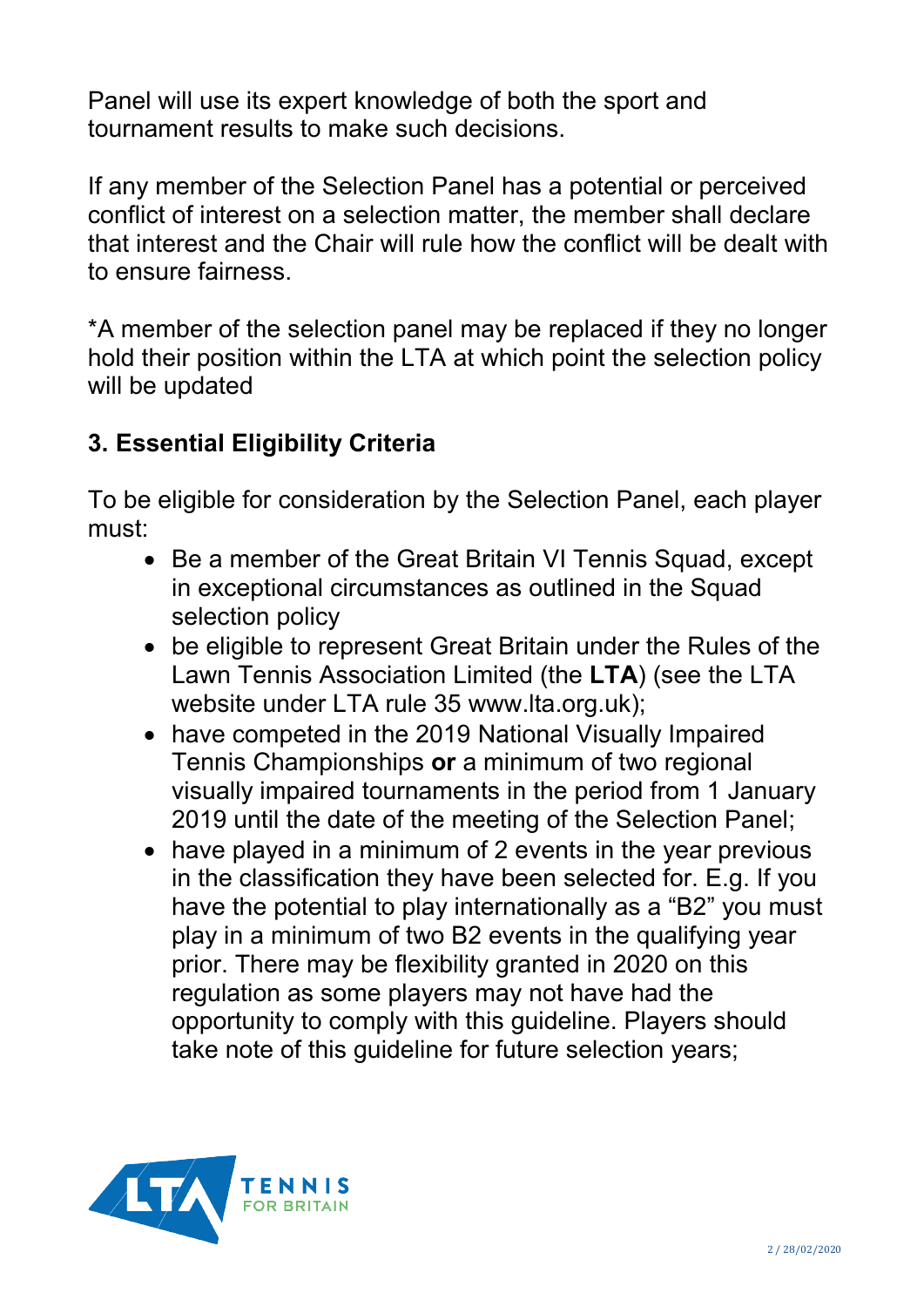- be medically fit and well this refers to both mental and physical wellbeing. Players may be asked to have a medical examination, and
- not be serving a suspension for a doping violation and/or breach of the anti-corruption rules\*.

\*Where a player is serving such a suspension but the suspension is due to end during the period for which selections are being made and before the start of the Blind International Tennis Tournament, the Selection Panel may, at its discretion, choose to consider the player for selection.

## **4. Specific Selection Criteria**

Players will be selected taking into consideration the factors below.

- Player results from 2019 sanctioned visually impaired tournaments including the Nationals, Regionals and International event
- Assessment of results will not just be based on the winner of a match but in the manner in which each player played the match and their demonstration of determination and mental toughness as well as specific tennis skills
- Performance at GB Squad camps
- Attitude and professionalism at GB Squad camps, and at any VI tennis events – a player's ability to be a team player and support their team mates as well as work constructively with the coaching staff will be considered
- A player's perceived ability to perform under pressure, this includes the pressure of representing GB as well as the strains of travelling internationally. If a player has previously represented GB internationally, their attitude and professionalism during that event will be considered
- The Selection Panel may also take into account any disciplinary issues including any breach of the LTA's rules or disciplinary code.

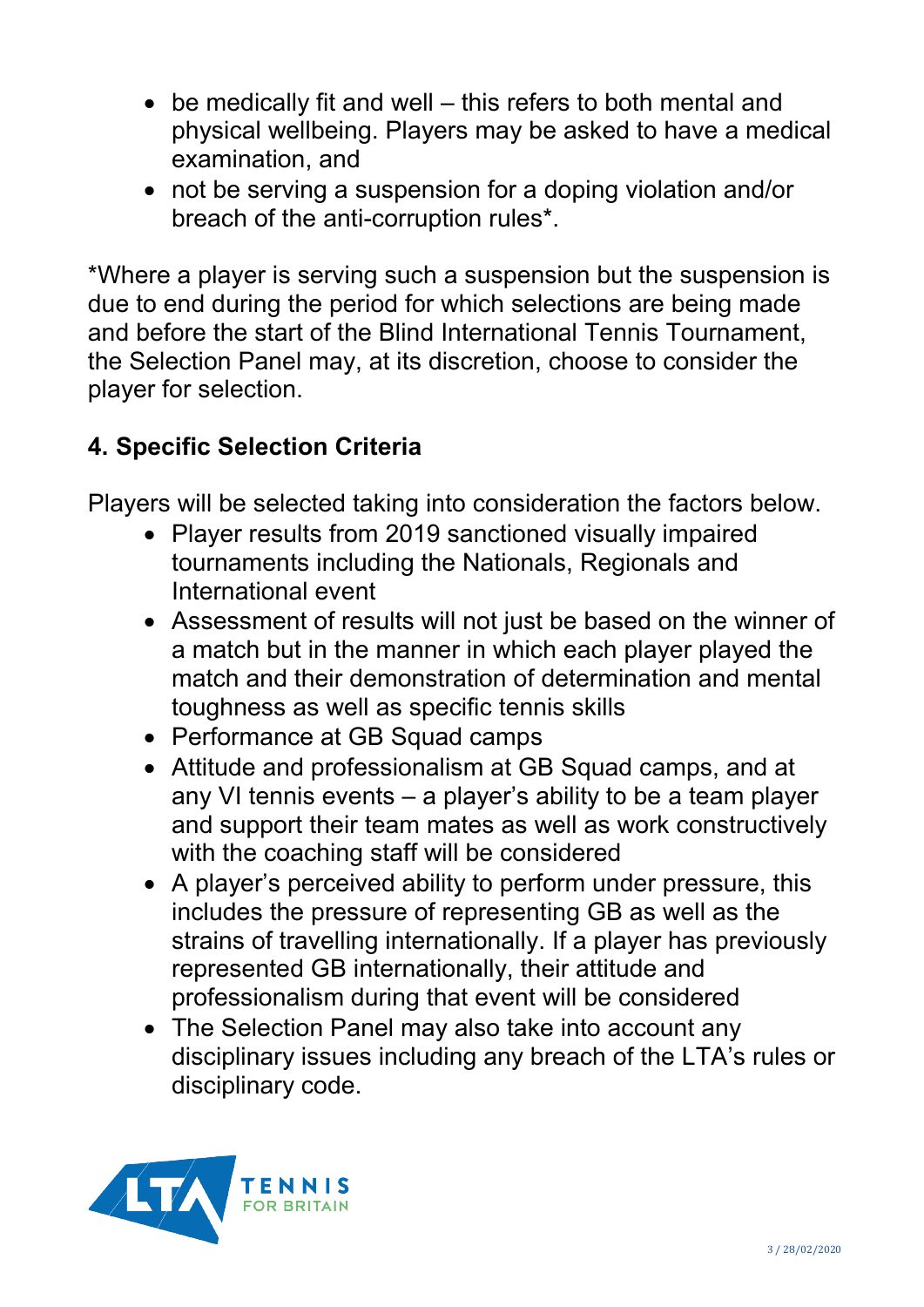## **5. Communication of Selection**

Players will be notified of their nomination within 14 days of the Selection Panel meeting. A player's selection will be subject to the review of returned MDF documentation by the IBTA international classifiers.

## **6. Confidentiality**

All players, coaches, members of the support team and any other individuals involved in the selection process must keep all information relating to the selection process confidential and not disclose any information regarding the process, the nominated athletes and the team selected unless authorised to do so by the LTA.

### **7. Changes to the Selection Process**

The LTA will have the right to amend or vary this Selection Policy and the Selection Criteria where necessary at any time. These changes and amendments, having been discussed and agreed, will be clearly communicated to all parties.

### **8. Appeals**

Should a player wish to appeal against the LTA selection decision, the player must do so in writing or by email within 7 working days of receiving written notice of the decision to the LTA Head of Competitions at the National Tennis Centre, 100 Priory Lane, Roehampton, London, SW15 5JQ, email address [Keith.Carder@lta.org.uk](mailto:Keith.Carder@lta.org.uk)